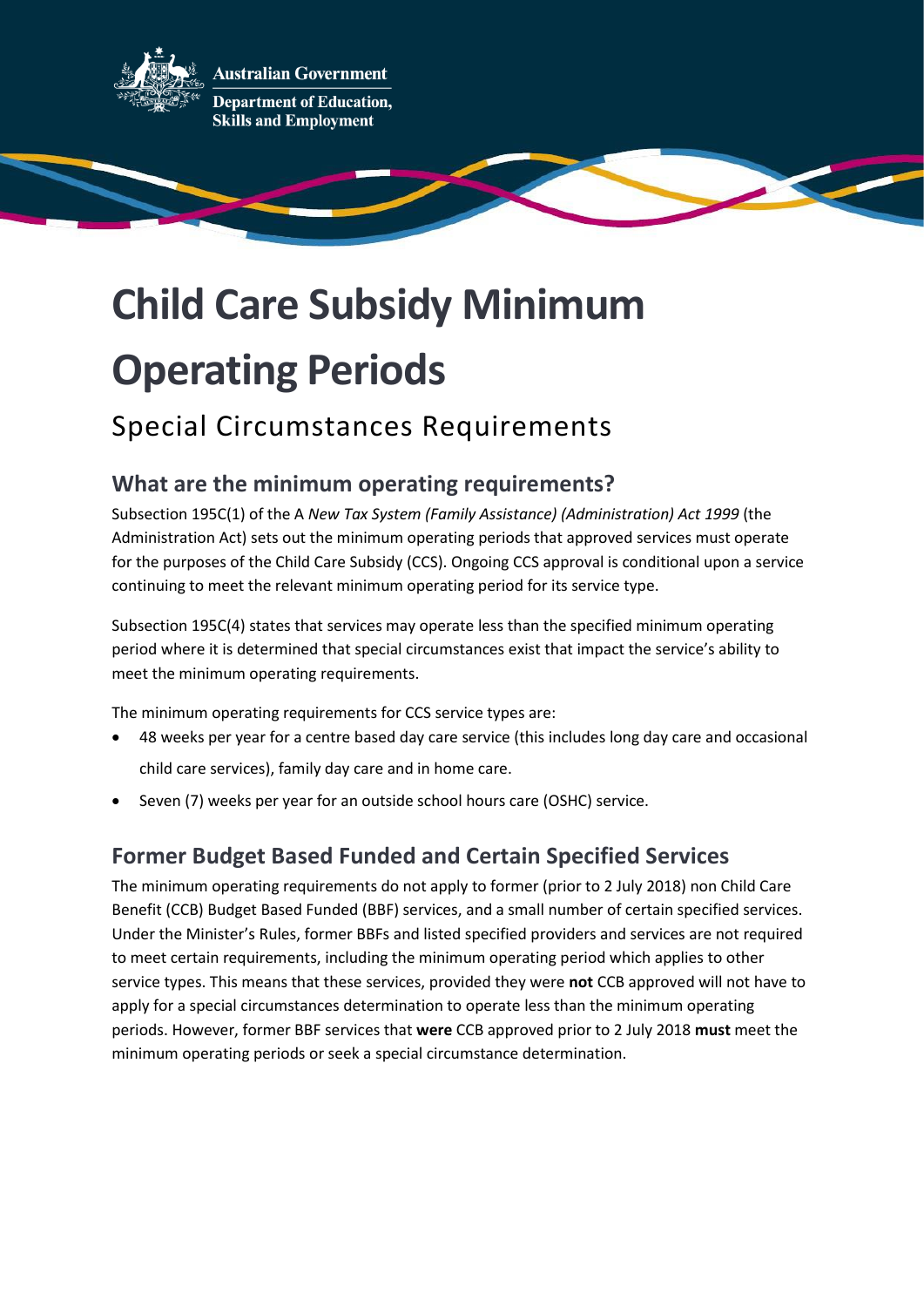# **What is the intent of the special circumstances provision?**

The special circumstance provision allows for services, in unusual circumstances, to operate for less than the minimum operating weeks where it would be unfair or unreasonable for a service to provide care for the minimum period. While the minimum operating requirements are designed to ensure services operate across the calendar year, the special circumstances provision recognises that demand, or other factors may not support a service operating at this capacity. The provision ensures services can respond flexibly to community demand to support workforce participation, particularly in rural and/or vulnerable and disadvantaged communities.

#### **How are special circumstances assessed?**

There are three key elements that are considered in determining whether special circumstances apply:

- Baseline Requirements
- Assessment Criteria
- Other Factors

All three elements will be considered when assessing whether a special circumstances determination is appropriate.

#### **Baseline Requirements**

A service must meet at least one (but may meet more) of the following baseline requirements in order to be assessed for a special circumstances determination:

**Sole Provider -** A service is a sole provider of child care in a particular area or the sole service of that CCS service type in the area i.e. sole centre based day care service.

**Located in a regional or remote area -** A service providing care in a geographic location of outer, regional, remote or very remote with a[n ARIA accessibility/remoteness](https://www.abs.gov.au/ausstats/abs@.nsf/Latestproducts/1270.0.55.005Main%20Features5July%202016?opendocument&tabname=Summary&prodno=1270.0.55.005&issue=July%202016&num=&view=) rating of moderately accessible, remote or very remote.

**Service of a particular type -** A service catering to a particular group of families and/or a community who cannot reasonably attend another service. For example, a service that is providing care to migrant families or young teenage mothers who would not be able to readily access another service.

**Socially and Financially Disadvantaged Communities –** A service providing care to disadvantaged communities and families. For example, a service located in an area that has a score in the bottom two quintiles of [Socio-Economic Indexes for Areas \(SEIFA\) index](https://www.abs.gov.au/ausstats/abs@.nsf/Lookup/by%20Subject/2033.0.55.001~2016~Main%20Features~IRSD%20Interactive%20Map~15) will be considered.

**Unique Circumstances -** A service experiencing other unique or very unusual factors. For example, consideration will be given to services operating (as at 30 June 2018) as Child Care Benefit (CCB) approved occasional care services (OCCs) and Community Support Funded Non-Formula Funded OCCs who were operating less than 48 weeks and would face significant barriers to changing their operating model within a reasonable timeframe.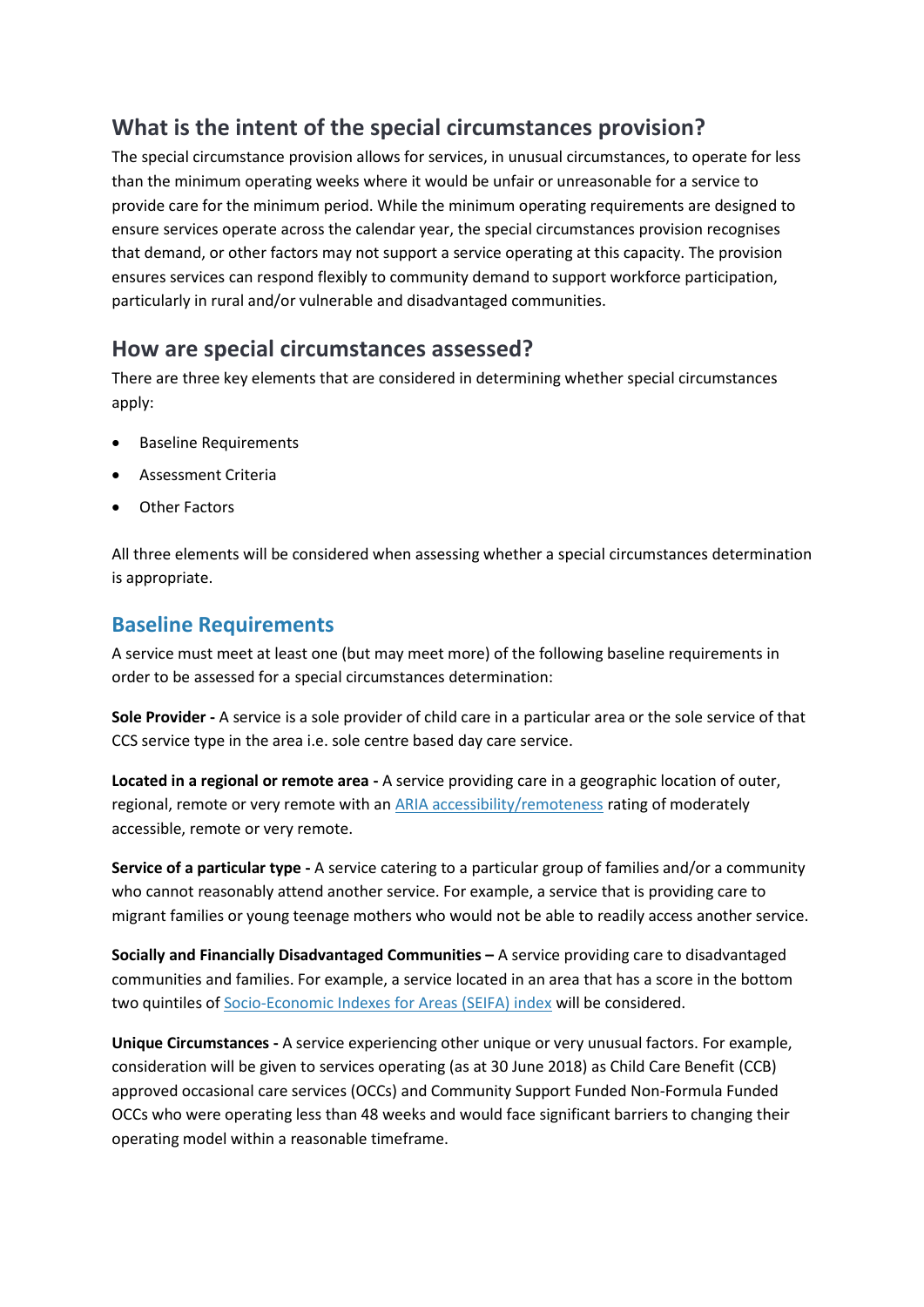#### **Assessment Criteria**

Once a baseline requirement has been established, services must meet at least one (but may meet more) of following assessment criteria:

**Demand -** A service needs to demonstrate that current community demand would not genuinely warrant the service operating for the prescribed minimum period, and a shorter operating period is required to avoid significant financial viability issues. For example, a service operating in a farming community with demand for care only required during the harvest season.

**Infrastructure Constraints** - A service needs to demonstrate that the community only has facilities available for use by the service for fewer than the minimum operating weeks for that service type. For example, a service that is co-located at a school to provide care to children with disabilities who could not readily access an alternative service.

**Transition Issues** - A service needs to demonstrate that they are able to meet the minimum operating weeks for their service type within a reasonable period of time. For example, a service only needs to operate 42 weeks for a period of six (6) months before it can sustainability move to operating 48 weeks a year.

#### **Other Factors**

Other factors regarding the service's operations will be considered before a determination can be made. These include:

- Whether the service would **not be eligible for CCS** if they operated fewer weeks per year (see [Services Ineligible for Child Care Subsidy Approval](https://www.dese.gov.au/uncategorised/resources/services-ineligible-child-care-subsidy-approval) fact sheet for a complete list of services that are not CCS eligible).
- Whether the service will be sustainable or more viable under the proposed number of operating weeks.

#### **What would not be considered a special circumstance?**

There are a number of cases where a service would not be considered for special circumstances. These include:

- A service operating in a metro area, providing care to a range of families that can reasonably access other services in the area.
- A service that is operating as a standalone preschool or kindergarten service seeking to only operate 40 weeks a year (this service would be ineligible under 194D(a) refer to Services [Ineligible for Child Care Subsidy Approval](https://www.dese.gov.au/uncategorised/resources/services-ineligible-child-care-subsidy-approval) fact sheet.